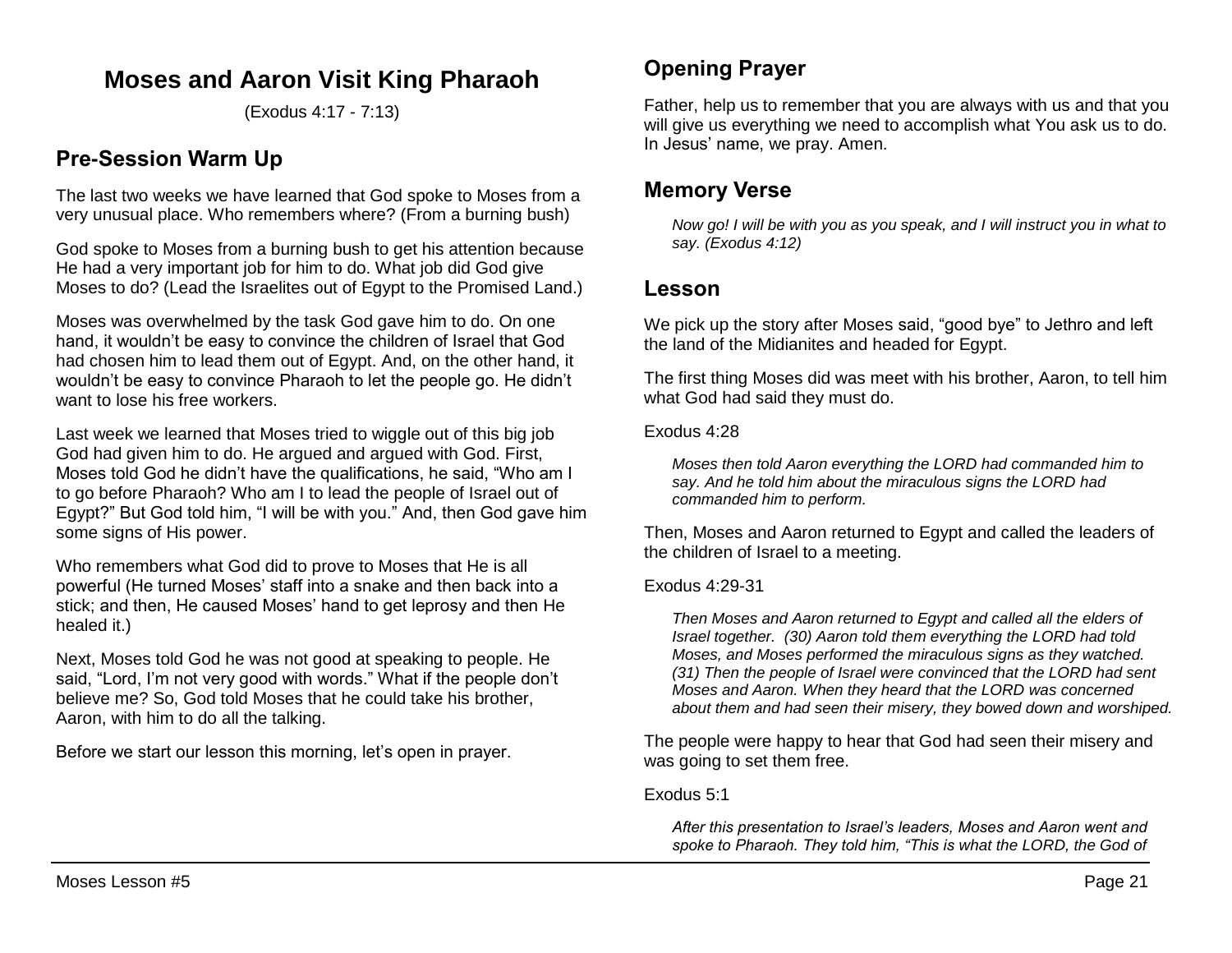*Israel, says: Let my people go so they may hold a festival in my honor in the wilderness.'"*

But Pharaoh wasn't happy about letting his slaves go.

#### Exodus 5:2

*"Is that so?" retorted Pharaoh. "And who is the LORD? Why should I listen to him and let Israel go? I don't know the LORD, and I will not let Israel go."* 

Pharaoh would not listen to Moses and Aaron because he did not know God. In fact, Pharaoh thought he was a god!

#### Exodus 5:3

*But Aaron and Moses persisted. "The God of the Hebrews has met with us," they declared. "So let us take a three-day journey into the wilderness so we can offer sacrifices to the LORD our God. If we don't, he will kill us with a plague or with the sword."* 

Pharaoh didn't take Moses seriously and just thought he was distracting the people from their work.

### Exodus 5:4-5

*Pharaoh replied, "Moses and Aaron, why are you distracting the people from their tasks? Get back to work! (5) Look, there are many of your people in the land, and you are stopping them from their work."*

Pharaoh thought the people must have too much time on their hands and laid more work on the people.

### Exodus 5:6-7

*That same day Pharaoh sent this order to the Egyptian slave drivers and the Israelite foremen: "Do not supply any more straw for making bricks. Make the people get it themselves!* 

The Egyptians no longer brought the Israelites straw to make the bricks. They had to go and find it for themselves. But they still had to make just as many bricks as they did before.

The taskmasters were brutal. They whipped the Israeli workers to get them to work faster. This made the people angry. They went to Pharaoh to ask him to be merciful, but Pharaoh wouldn't back down. So, the people came back in anger against Moses and Aaron...

#### Exodus 5:21

*The foremen said to them, "May the LORD judge and punish you for making us stink before Pharaoh and his officials. You have put a sword into their hands, an excuse to kill us!*

The people were saying to Moses and Aaron, "*You have only made things worse for us. Now the Egyptians are trying to kill us*."

Moses and Aaron were so discouraged, they went back to talk with God.

When we get discouraged that's exactly what we need to do, too talk to God, tell Him what you feel and ask Him for wisdom.

### Exodus 5:22-23

*Then Moses went back to the LORD and protested, "Why have you brought all this trouble on your own people, Lord? Why did you send me? Ever since I came to Pharaoh as your spokesman, he has been even more brutal to your people. And you have done nothing to rescue them!"* 

Moses is saying, "*Why did You ever send me if You were going to do this to them? Ever since I gave Pharaoh Your message, he has only been more and more brutal to them, and You have not delivered them at all!*"

Moses expected faster results and fewer problems. When God is at work, setbacks and hardships may still occur. Remember, problems develop our patience and character by teaching us to trust God to do

what is best for us. We need to look for ways to honor God in our present situation, and remember that He will not abandon us.

God encourages Moses by reminding him of His promise...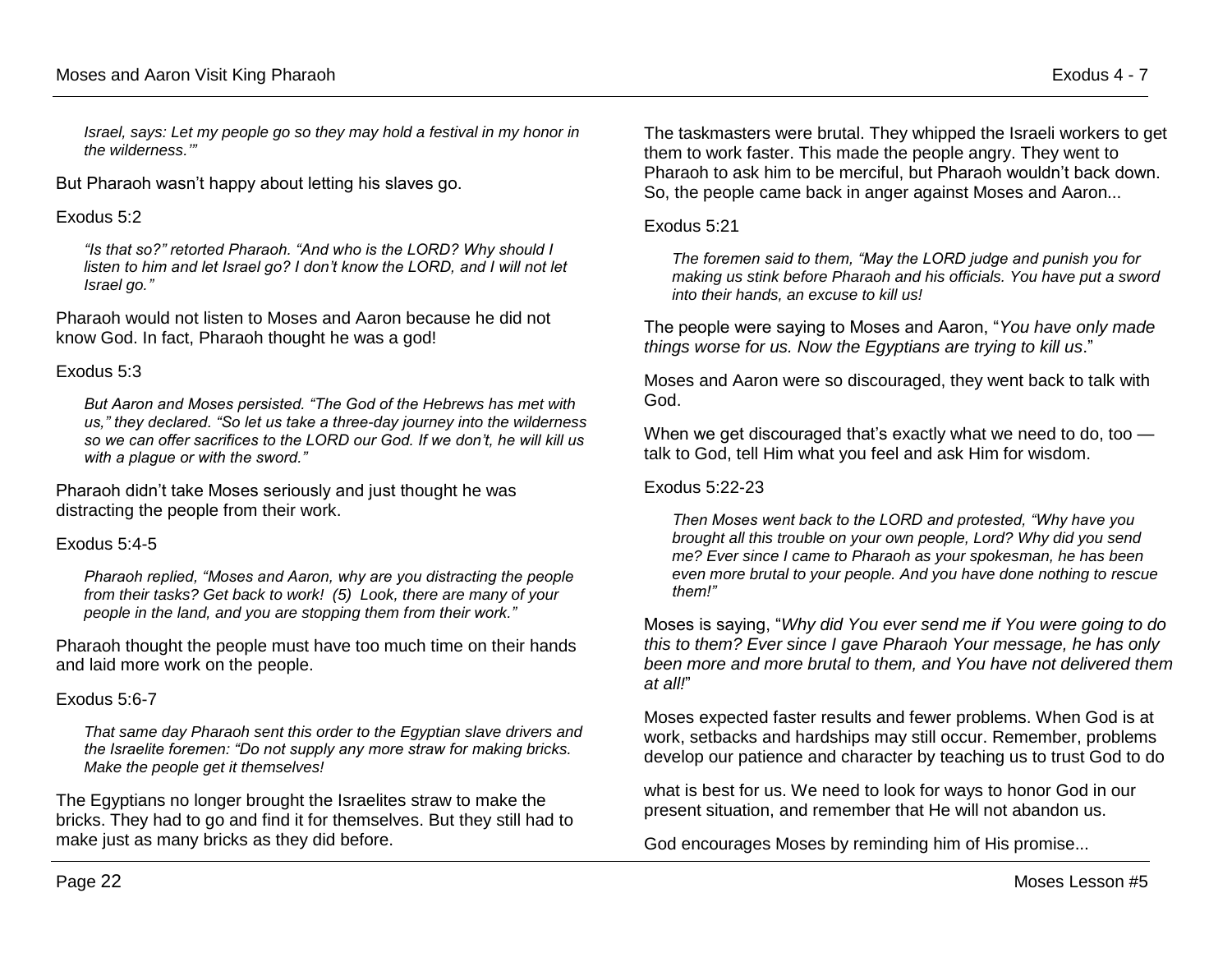#### Exodus 6:6-8

*"Therefore, say to the people of Israel: 'I am the LORD. I will free you from your oppression and will rescue you from your slavery in Egypt. I will redeem you with a powerful arm and great acts of judgment. I will claim you as my own people, and I will be your God. Then you will know that I am the LORD your God who has freed you from your oppression in Egypt. I will bring you into the land I swore to give to Abraham, Isaac, and Jacob. I will give it to you as your very own possession. I am the LORD!'"* 

Once again, God tells Moses and Aaron to go back to Pharaoh and tell him he must let the people go.

#### Exodus 7:2-3

*Tell Aaron everything I command you, and Aaron must command Pharaoh to let the people of Israel leave his country. But I will make Pharaoh's heart stubborn so I can multiply my miraculous signs and wonders in the land of Egypt.* 

Notice that God said that He would "harden Pharaoh's heart…" God is saying that He will cause Pharaoh to stubbornly refuse to obey God's command. Why would God do that? Let's go on....

God then explains His plan to Moses to bring great judgment on the Egyptians.

#### Exodus 7:4-5

*Even then Pharaoh will refuse to listen to you. So I will bring down my fist on Egypt. Then I will rescue my forces—my people, the Israelites—from the land of Egypt with great acts of judgment. When I raise my powerful hand and bring out the Israelites, the Egyptians will know that I am the LORD."* 

If Pharaoh let the people go right away, it would have been so easy that Moses could have taken the credit for it or the people could have thought that they were special. That would have been prideful! God

wanted to prove His mighty power to both the Egyptians and the Israelites so they would be without a doubt that He is the only true God, the master of the universe!

Then the Lord told Moses and Aaron that the Pharaoh will demand that they show him a miracle to prove that God has sent them...

#### Exodus 7:8-9

*Then the LORD said to Moses and Aaron, "Pharaoh will demand, 'Show me a miracle.' When he does this, say to Aaron, 'Take your staff and throw it down in front of Pharaoh, and it will become a serpent.'"* 

God wanted Moses and Aaron to show His power to the Egyptians so they will believe that He is God.

#### Exodus 7:10

*So Moses and Aaron went to Pharaoh and did what the LORD had commanded them. Aaron threw down his staff before Pharaoh and his officials, and it became a serpent!*

Pharaoh was not easily impressed. He called for his magicians...

#### Exodus 7:11-12

*Then Pharaoh called in his own wise men and sorcerers, and these Egyptian magicians did the same thing with their magic. They threw down their staffs, which also became serpents! But then Aaron's staff swallowed up their staffs.* 

How were these magicians able to copy Moses' miracles? Do not underestimate Satan's power. The Egyptians practiced sorcery in their religion. Although miracles can help us believe, it is dangerous to rely on them since Satan can imitate some parts of God's work and lead people astray. We need to let the Word of God be the basis of our faith, not signs and wonders.

Pharaoh still would not listen to Moses and Aaron even when he saw the miracle of the rod turning into a snake.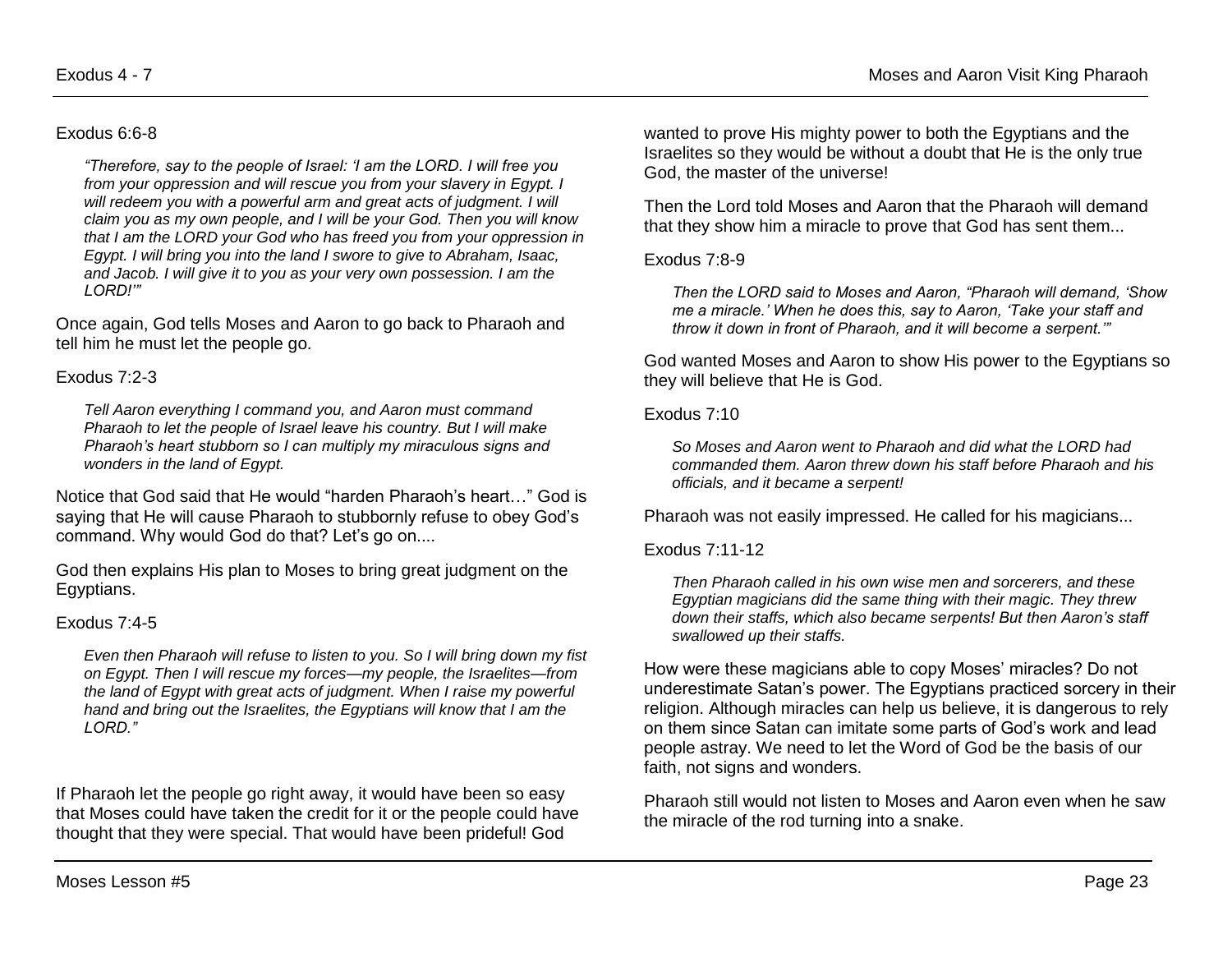#### Exodus 7:13

*Pharaoh's heart, however, remained hard. He still refused to listen, just as the LORD had predicted.*

Moses was finding out that doing God's will wasn't all that easy. Pharaoh was a real stumbling block to leading the people out of Egypt, wasn't he?

It was tough trying to convince Pharaoh that he needed to believe in God and to do what He commanded. Sometimes it's hard to convince people that God is the only true God and that we should follow His way. God sometimes uses hard circumstances to get people's attention.

Pharaoh would not listen to Moses because he did not know and respect God. We meet people like that, too. We need to pray that God will help them see who He really is.

God wants us to keep on telling people about Him. Be persistent! Don't get discouraged, no matter what others say or think. *Now go! I will be with you as you speak, and I will instruct you in what to say*. (Exodus 4:12)

# **Closing Prayer**

Lord, thousands of people are rejecting You every day and it grieves our hearts to think that they will spend all of eternity in hell separated from You. Give us the courage and the persistence to keep on telling people about You even when they reject us and our message. Help us not to get discouraged. We want You to use us to help people see who You really are so that Your name will be high and lifted up throughout the world. In Jesus' name, we pray. Amen.

## **Learning Activities**

### **Craft Corner**

### **Game Center**

Let the children work on the *Moses and the Burning Bush* word search or send it home as a "take home" paper.

Use the following review questions in a game of "Dodge Ball." Have the children stand in a circle. The child who gets hit by a nerf ball has to answer a question. Then that child gets to throw the ball at another child.

- 1. Why were the children of Israel in Egypt? Why didn't they live in Israel? (A great famine in the Land brought Jacob's (or Israel's) family to Egypt because there was plenty of food there.)
- 2. What were the Israelites doing in Egypt at this point in their history, 400 years later? (They were working as slaves making bricks which were used as the building materials for Pharaoh's building projects.)
- 3. How did they make the bricks? (They mixed straw with mud to make the bricks stronger and more durable.)
- 4. Why was Moses trying to wiggle out of the task God had assigned him to? (He knew it wouldn't be easy to convince the children of Israel that he was God's chosen one AND he knew it wouldn't be easy to convince Pharaoh to let the people leave.)
- 5. Why did Pharaoh want to keep the people and not let them go? (He didn't want to lose all his free laborers.)
- 6. What miracles did God do to finally convince Moses that He would provide the wisdom, peace, strength and courage he needed to lead the Israelites to the Promised Land? (The rod turned into a